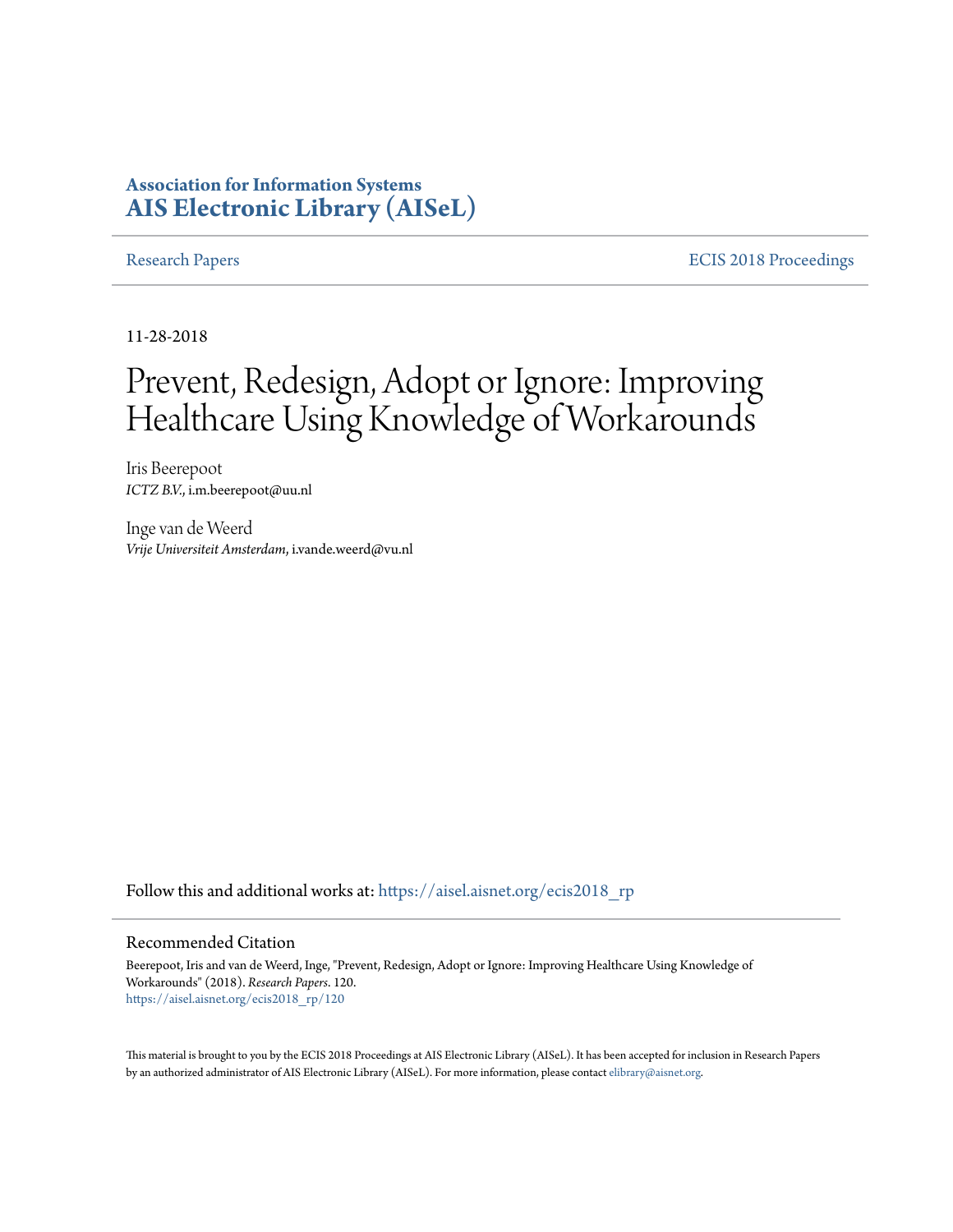# **PREVENT, REDESIGN, ADOPT OR IGNORE: IMPROVING HEALTHCARE USING KNOWLEDGE OF WORKAROUNDS**

*Research paper*

Beerepoot, Iris, ICTZ and Vrije Universiteit Amsterdam, The Netherlands, i.m.beerepoot@vu.nl

van de Weerd, Inge, Vrije Universiteit Amsterdam, The Netherlands, i.vande.weerd@vu.nl

#### **Abstract**

*The complex and variable nature of healthcare work makes alignment of health information systems to healthcare processes a challenge, causing the emergence of workarounds. We developed three artifacts to use knowledge of workarounds to address this misalignment and enable the improvement of work systems. (1) The Workaround Snapshot, in which the necessary social and technical information about a workaround is captured, such as motivation, impact on the work system, and possible actions that can be taken. (2) The Workaround Action Impact Matrix, which illustrates the possible decisions that can be made.* (3) The Workaround Snapshot Approach, a socio-technical approach that uses the previous *artifacts to enable continuous improvement. Following the principles of design science, the artifacts are demonstrated and evaluated through a case study at a Dutch hospital, where we identified and examined twelve workarounds. The approach has proven to enable the organization to make well-informed decisions on actions to be taken, which at times result in direct improvement of the work system. We contribute to existing research in moving past the identification and categorization of workarounds, towards utilizing explicit knowledge of workarounds to improve the work system.*

*Keywords: Workarounds, Work System, Process Improvement, Health Information Systems.*

### **1 Introduction**

In healthcare organizations, working around the prescribed procedures is the norm, rather than an exception (Koppel et al., 2008; 2015). An example of such a workaround in healthcare is a nurse writing information about patients on a piece of paper, instead of using the portable Computer on Wheels (COW). After doing their rounds, they enter the patient checks in the Health Information System (HIS). Yang et al. (2012) define such workarounds as "alternative procedures employed by users to accomplish a task in response to a misfit between computer-based and existing work processes". In healthcare, this misfit between computer-based and existing work processes is especially evident (Kobayashi et al., 2005; Nadrah & Michell, 2013; Safadi & Faraj, 2010; Vogelsmeier et al., 2008). A possible reason for this is the complex and variable nature of healthcare work (Ash et al., 2004; Cresswell et al., 2016; Kobayashi et al., 2005; Koppel et al., 2008), which makes alignment of HISs to healthcare processes a major challenge (Lenz & Kuhn, 2004). Although information systems (IS) are a key factor in providing healthcare professionals access to the needed information and thereby improving the quality of healthcare, the existence of IT-related workarounds may have a negative effect on patient safety and security (Koppel et al., 2008; Röder et al., 2015; Vogelsmeier et al., 2008).

To make managing them even more complex, healthcare processes are subject to change because of new technologies and changing responsibilities, leading to a need for healthcare work systems to continuously adapt to new conditions (Berg, 1999; Lenz & Kuhn, 2004). Knowledge of workarounds potentially offers a means to do so. Whereas workarounds can have negative effects (Ash et al., 2004; Azad & King, 2008; Outmazgin & Soffer, 2013; Patterson et al., 2006) and are often used as a form of resistance towards a system (Ferneley et al., 2004, Pollock, 2005), their existence can also be viewed positively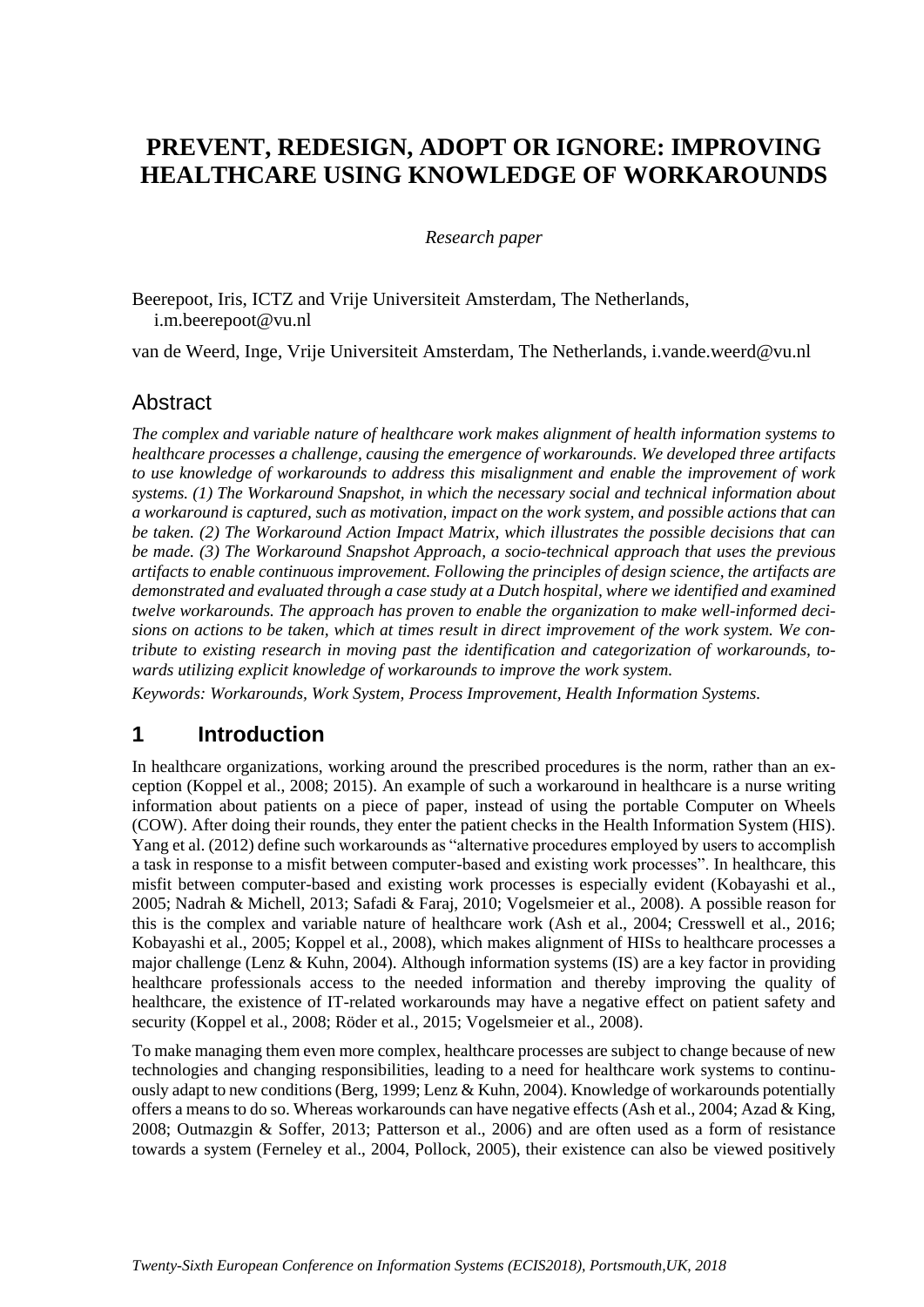(Halbesleben et al., 2008). Knowledge of workarounds can signal important issues in process alignment, can help mitigate risks and may even offer a blueprint for identifying misfits that need to be resolved (Petrides et al., 2004; Safadi & Faraj, 2010; Vogelsmeier et al., 2008). According to Safadi and Faraj (2010), "workarounds are knowledge about the IS but in the context of work needs". However, to derive these work needs, tacit knowledge about the requirements of IS users should be transformed into explicit knowledge that enables improvements to IS and work processes.

As workarounds exist at the intersection of technology and its use by human actors (Cabitza & Simone, 2013), gathering explicit knowledge about them requires attention to both the social and technical aspects of the environment. Therefore, we take a socio-technical perspective on healthcare processes, where we recognize the recursive shaping of work processes and information systems (Leonardi, 2012). In this socio-technical perspective, it is useful to think of the healthcare environment as a work system: "a system in which human participants and/or machines perform work (processes and activities) using information, technology, and other resources to produce specific products/services for specific internal and/or external customers" (Alter, 2013). To discover how analyzing workarounds and translating them into work needs can aid healthcare organizations in improving their work systems, we ask the following research question: how can explicit knowledge of workarounds in healthcare processes enable the improvement of work systems? We start by sketching the theoretical background, after which we discuss the methodology. Then, we present and evaluate our artifacts and conclude with a discussion and conclusion.

# **2 Literature Review**

#### **2.1 A Socio-Technical Perspective**

First, it is important to distinguish workarounds as behavioral activities from the actual tweaking or hacking of a technology (Cabitza & Simone, 2013). We focus specifically on the first, on the behavioral activities that emerge when a technology is implemented and being used by social actors in an organization. Especially in terms of compliance, these workaround activities have often been viewed as negative phenomena (Röder et al., 2014a). However, they are also seen as potentially beneficial activities (Cabitza & Simone, 2013; Cresswell et al., 2016; Nadrah & Michell, 2013; Röder et al., 2014a; Safadi & Faraj, 2010). They are believed to enable the identification of gaps between work processes and their representation in the information system (Petrides et al., 2004) and draw attention to things that need fixing (Lalley & Malloch, 2010). Being aware of how processes are worked around, allows for the redesign of these processes such that gaps can be resolved (Cresswell et al., 2016).

Attention to workarounds also allows for the bottom-up involvement of process participants (Azad & King, 2011). They contain information about behavior of users, thus acting as a feedback resource that may be used to improve the system (Cresswell et al., 2016). Several scholars believe the involvement of users is crucial in developing an information system that fits the work processes (Ciborra, 2004; Helfert, 2009; Lalley & Malloch, 2010; Safadi & Faraj, 2010). As such, users can take ownership in shaping the features of the information system (Bednar & Welch, 2009). Involving caregivers in the design of healthcare systems and integrating the entire socio-technical system "is especially helpful for health care", because of the complex characteristics of the environment and high demands regarding the care of patients (Ackerman, 2016).

#### **2.2 Continuous Monitoring of Workarounds**

Not only do workarounds signal misfits between work processes and IS and provide feedback of users; they are also "tangible behaviors" that can be observed, which makes them suitable for identification and analysis (Safadi & Faraj, 2010). However, they will only surface when the information system is in active use (Ash et al., 2004). According to Ciborra (2004), it is highly important in the IS discipline to pay attention to the usage of technology in everyday life. This means studying the matching "between plasticity of the artefact and the multiform practices of the actors involved" (Ciborra, 2004). Therefore, analysis of workarounds is only possible in the post-implementation phase of an information system,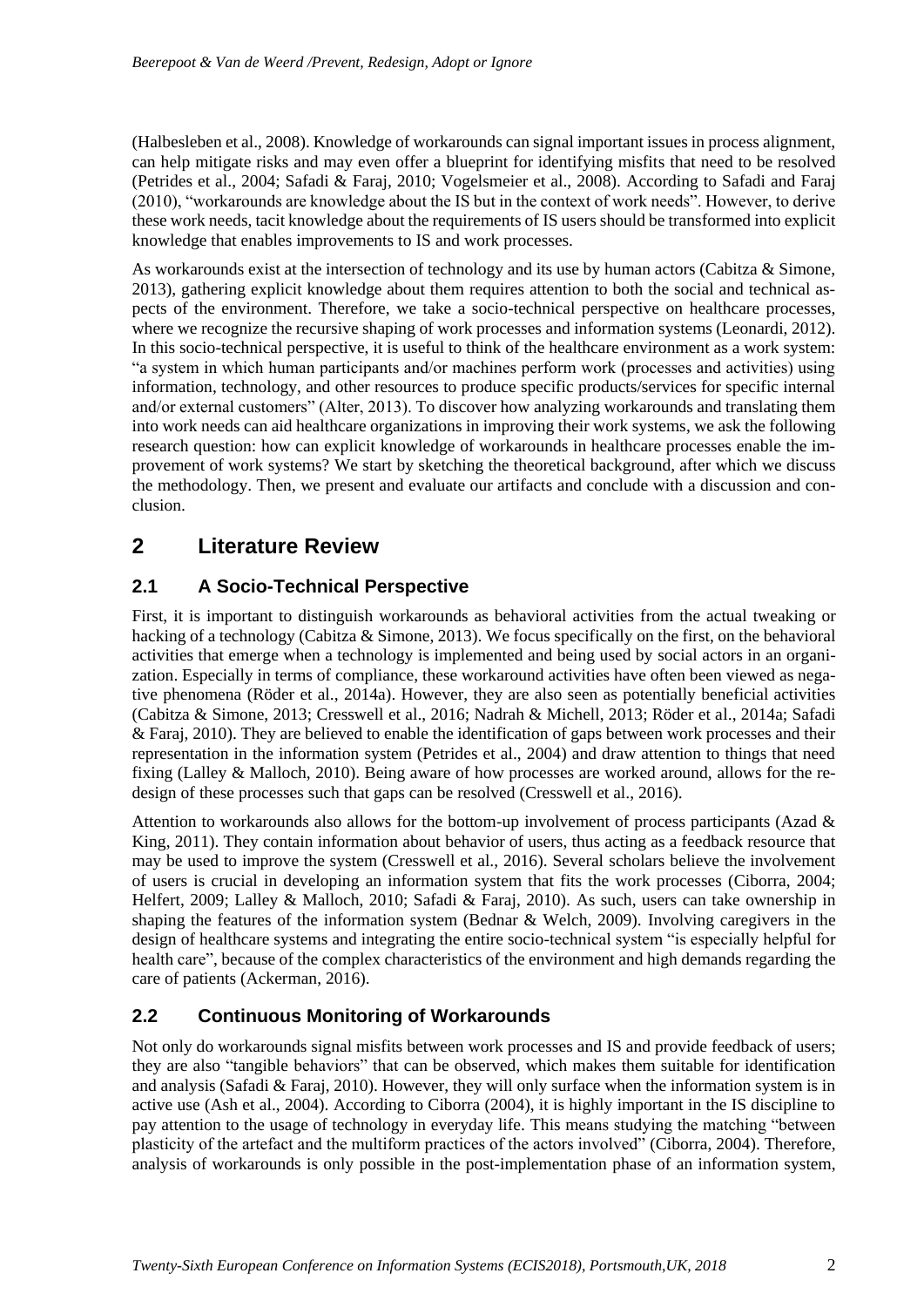when users start interacting with the technology and enact a technology-in-practice (Orlikowski, 2000). Important to recognize is that, as social context continuously changes, so does the interaction of users with the technology. As work processes change, new requirements will surface and thus new workarounds will emerge. Existing ones will evolve and stabilize because of their evolutionary characteristics (Cabitza & Simone, 2013). Gaps between the work process and the information system will always remain present (Petrides et al., 2004). Hence, the fit between work processes and information systems must be evaluated continuously (Koppel et al., 2008). Constant vigilance is crucial here (Ash et al., 2004). Only when the work system is continuously monitored can underlying problems be addressed and resolved (Koppel et al., 2008; Vogelsmeier et al., 2008).

#### **2.3 Addressing Workarounds**

Up until now, research related to workarounds has focused on how and why people work around. In what ways knowledge of workarounds can lead to improvement of work systems, is still unclear. However, it is believed that by addressing them, it has the potential to do so. To move from knowing that people work around and how they do it, towards using this knowledge to improve the work system, well-informed decisions need to be made. In previous work, researchers have discussed several actions that can be taken regarding workarounds. For example, ignoring them is often harmful (Alter, 2015), while formalizing or institutionalizing is believed to be advantageous (Azad  $\&$  King, 2011; Cresswell et al., 2016; Koppel et al., 2008; Yang et al., 2012).

The different types of actions mentioned in literature can be clustered into four groups (Table 1). In this research, these four action groups are key. We aim to find out whether knowledge about workarounds can be made explicit in such a way that this knowledge enables an organization to make a well-informed decision on any of the four actions, and by doing so, to enable the organization to improve its work system.

| <b>Action</b>                                 | <b>Definition</b>                                                                                                                            | <b>Examples of synonyms used in literature</b>                                                                                                                                   |  |
|-----------------------------------------------|----------------------------------------------------------------------------------------------------------------------------------------------|----------------------------------------------------------------------------------------------------------------------------------------------------------------------------------|--|
| 2013)                                         | <i>Prevent</i> workaround Developing countermeasures to prevent a<br>(Nadrah & Michell, workaround from happening.                           | Prohibit (Röder et al., 2014b), eliminate (Vo-<br>gelsmeier et al., 2008), demonize (Cresswell<br>et al., 2016), modify IT (McGann & Lyyt-<br>inen, 2008)                        |  |
| Adopt<br>(Nadrah & Michell, process.<br>2013) |                                                                                                                                              | workaround Transforming a workaround into a formal Formalize (Cresswell et al., 2016), institu-<br>tionalize (Azad & King, 2011), 'Pave the<br>cowpath' (Cabitza & Simone, 2013) |  |
| Redesign                                      | process Reorganizing processes to resolve the mis- Fit (Gasser, 1986), embellish<br>(Dumas et al., 2013)   fit that resulted in workarounds. | process<br>(McGann & Lyytinen, 2008)                                                                                                                                             |  |
| <i>Ignore</i><br>(AIter, 2015)                | workaround Not taking any action regarding the wor- Tolerate (Röder et al., 2014b)<br>karound.                                               |                                                                                                                                                                                  |  |

*Table 1. Possible Actions Regarding Workarounds.*

# **3 Research Approach**

Our research follows a design science research approach. Hevner et al. (2004, p. 75) describe that in the design science paradigm, artifacts are built and applied in order to achieve "knowledge and understanding of a problem domain and its solution". In this study, our goal is to develop artifacts that make knowledge about workarounds explicit and thereby enable improvement of work systems, in particular in the healthcare domain. We follow the Design Science Research Methodology of Peffers et al. (2007), as illustrated in Figure 1.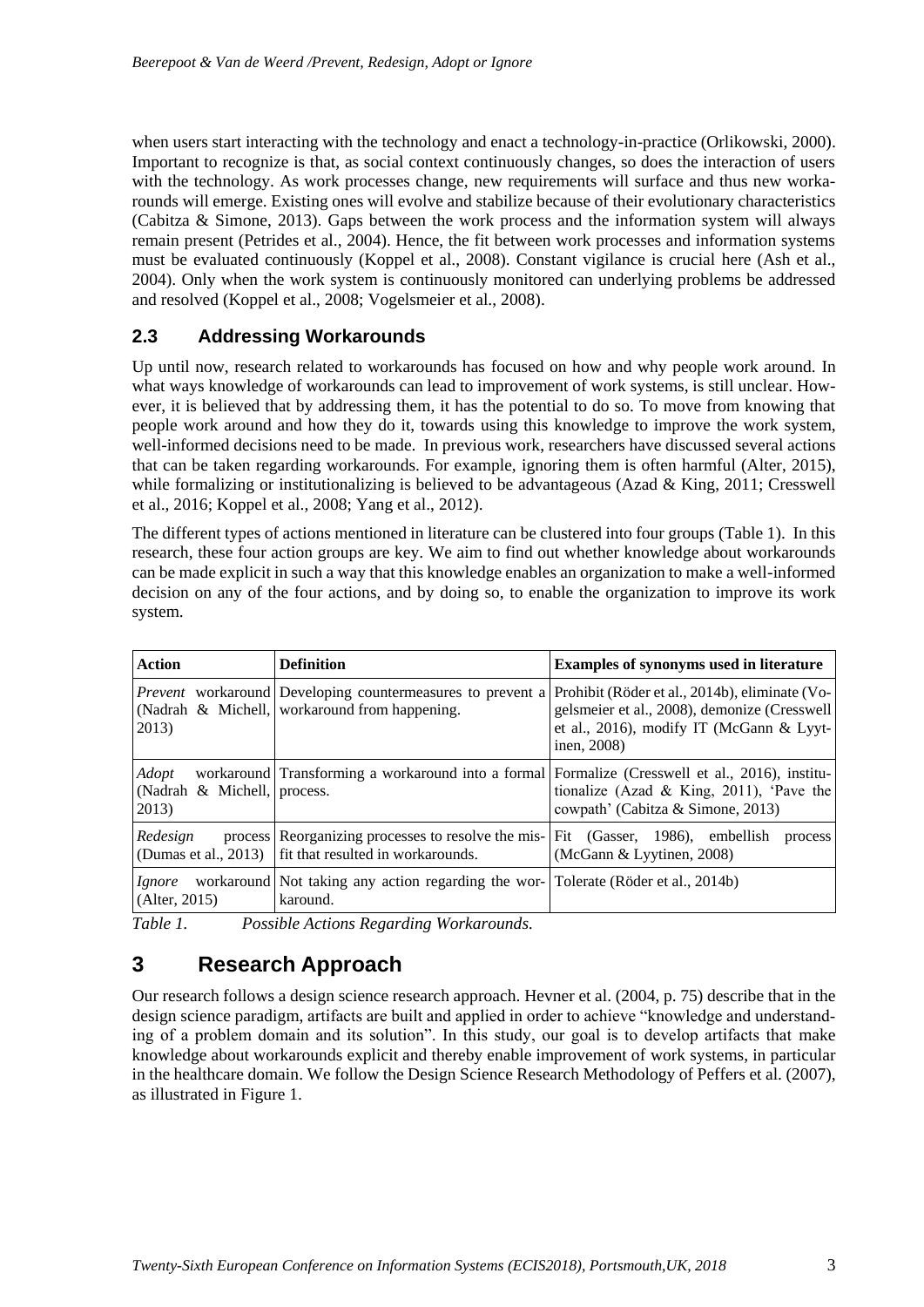

*Figure 1. Design Science Research Methodology (following Peffers et al., 2007)*

We first identified the problem: the challenging alignment of Health Information Systems to healthcare processes. If they are not well-aligned, workarounds emerge, which may have negative effects on the work system.

We then defined our objectives for a solution to the identified problem. Our solution should be able to capture workarounds in a structured and meaningful way, and use this knowledge to improve work systems. Workarounds should be captured as enactment of ´technologies-in-practice' (Orlikowski, 2000), with a focus on how the health information system is engaged and interacted with in everyday practice and how this enacts structures of technology. By integrating a 'practice lens' in our approach, we focus specifically on how people use the health information system, how they interact with it, and how they enact the technology-in-practice by working around the system.

In the design and development phase, we developed three artifacts: the Workaround Snapshot to capture workarounds, the Workaround Action Impact Matrix to evaluate and decide on action, and the Workaround Snapshot Approach that uses the previous two artifacts to identify, evaluate and monitor workarounds in order to enable improvement of work systems. Our approach is a socio-technical approach that focuses on human agency and how users of a HIS enact and construct the technology.

As an important part of design science entails the demonstration and evaluation of an artefact, we demonstrate and evaluate our artifacts in a case study. Performing a case study allows us to carry out a detailed and intensive analysis of the case (Bryman, 2015), examining the complex environment a healthcare organization often is. The case type is representative (Yin, 2013): a hospital that is amid a digital transformation, representing many other hospitals and hospital departments in the post-implementation phase of a HIS. The first results of this study have been presented to a professional audience. In this paper, we will present our full study and evaluation results.

The remainder of this paper is structured as follows: we start with the artifact descriptions (section 4), followed by the evaluation of the artifacts through the case study (section 5), and finish with a discussion (section 6) and conclusion (section 7).

# **4 Artifact Descriptions**

#### **4.1 Artifact 1: The Workaround Snapshot**

Alter (2015) proposed a method to capture knowledge of a work system in the form of a 'work system snapshot': a summary of different elements of a work system, such as customers, products, major activities and technologies. Inspired by this, we propose the creation of 'workaround snapshots' to make knowledge about workarounds explicit. A workaround snapshot contains the essential information about the social and technical aspects of the deviation and forces the creator to keep the information concise, so that it allows for quick analysis.

The structure of the snapshots is shown in Table 2. Included in the snapshot is the creation date, a list of the types of workers involved, and a concise textual description of the workaround, which is to be readable by someone without extensive knowledge of IT and/or healthcare. It also contains a process model of the workaround to illustrate both the activities of the prescribed model and the deviations. A description of the impact of the workaround on the work system is included as well, as a workaround can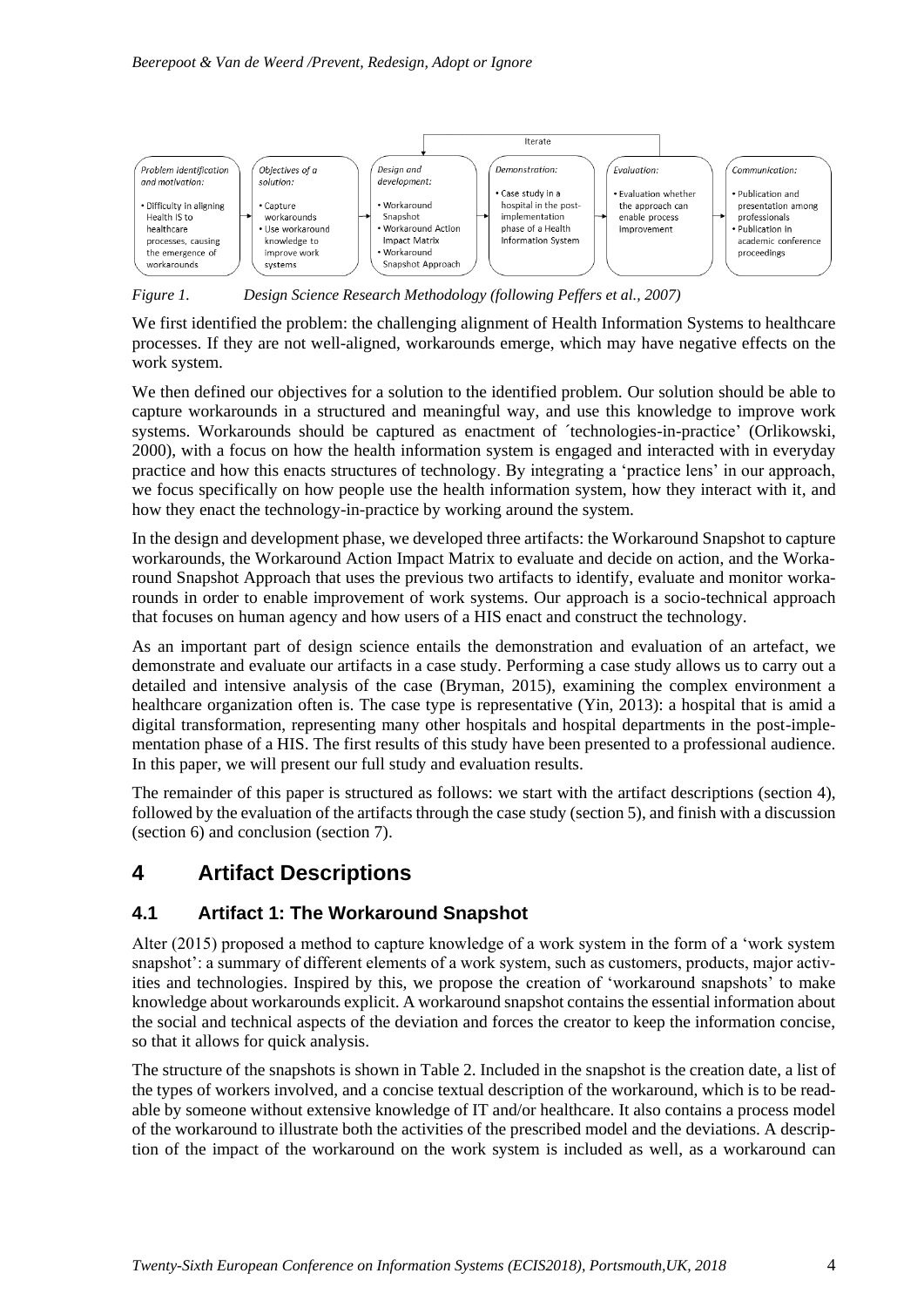simultaneously have a positive effect on one factor and a negative effect on another (Andrade et al., 2016; Röder et al., 2014b). To illustrate this trade-off, the snapshot includes a devil's quadrangle of impacts (Dumas et al., 2013).

The last two components of the snapshot include a description of the motivation of the worker to work around (e.g. whether it is intentional or unintentional) and an inventory of possible actions to be taken, based on the four actions mentioned in Table 1. Actions belonging to the *prevent* cluster are actions where a decision is made to actively prevent the workaround from happening. Actions belonging to the *adopt* cluster are actions where the workaround is considered the best available way of performing a task and this alternative is actively distributed. The *redesign* cluster includes actions that redesign the work process, resulting in the prescribed process being altered. The last cluster, *ignore*, includes actions that leave everything as-is.

| <b>Snapshot Component</b>     | <b>Content</b>                                                               |  |
|-------------------------------|------------------------------------------------------------------------------|--|
| Date of snapshot              | Date the snapshot was created.                                               |  |
| Workers                       | Roles that are involved in the workaround.                                   |  |
| Description                   | Concise textual description of the workaround.                               |  |
| Process model                 | Process model.                                                               |  |
| Impact                        | Impact of the workaround in terms of the devil's quadrangle.                 |  |
| Motivation                    | Description of the worker's motivation to work around.                       |  |
| Possible actions              | Inventory of actions that can be taken: prevent, adopt, redesign, or ignore. |  |
| T11.2<br>$\tau$<br><b>TTT</b> | $\mathbf{I}$<br>$\mathbf{1} \cap \mathbf{1}$ $\mathbf{1} \cup \mathbf{1}$    |  |

*Table 2. The Workaround Snapshot structure.*

By creating workaround snapshots, we aim to transform tacit knowledge about the needs of healthcare users, into explicit knowledge that can be utilized to improve the work system.

#### **4.2 Artifact 2: The Workaround Action Matrix**

To represent the possible actions, we propose the Workaround Action Matrix in Figure 2. *Ignoring* a deviation requires low management effort and no changes to the prescribed process. *Prevention* of a workaround, on the other hand, requires high management effort, but does not require changes to the prescribed process either. It may, however, entail changes in the information system, in order to prevent users from circumventing the system. The *redesign* cluster of actions differs from *prevention* in the sense that the prescribed process is altered, and therefore requires a high management effort. Lastly, *adoption* of a workaround does require changes to the prescribed process, but does not require as much effort from management as the *redesign* and *prevent* cluster, as it is already in use and its value to achieve a goal is already recognized by users.



Required management effort *Figure 2. The Workaround Action Impact Matrix* 

By subdividing the possible actions into the different boxes, a decision-maker can easily determine what the required effort is for a certain action and whether changes to the prescribed process are necessary if that action is chosen.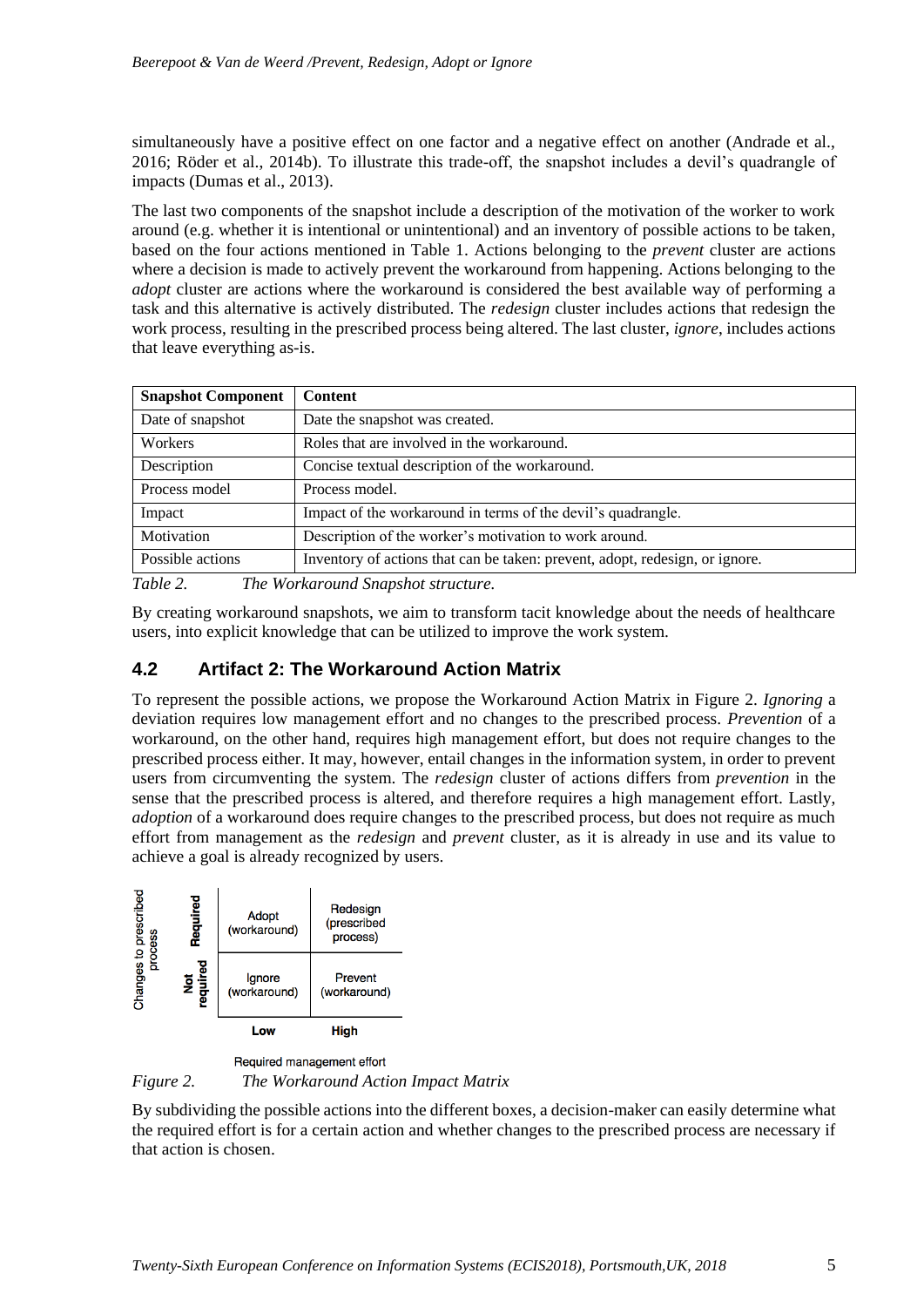#### **4.3 Artifact 3: The Workaround Snapshot Approach**

The snapshot and the action matrix are core elements of our approach, but it is not sufficient to develop snapshots alone. To enable continuous improvement, there needs to be a continuous workflow of evaluating and addressing workarounds. The technology-in-practice and how it is enacted by users should be monitored continuously, to allow the organization to recursively shape the work system based on the needs of its users. At the start of this workflow is the identification of the deviation: the trigger. A deviation is identified when workaround activities are spotted in an observation or interview. A snapshot is subsequently created for this workaround, which is iteratively improved through discussions with all those involved. When all components of the snapshot are filled in, a well-informed decision can be made on an action to be taken. The chosen action is recorded, after which the process is monitored for the agreed time frame. At the end of this period, the workaround is evaluated. The snapshot is adjusted accordingly, and a decision is made whether the action needs to be changed. The workaround is again monitored, evaluated, etc., resulting in the model illustrated in Figure 3.



*Figure 3. The Workaround Snapshot Approach.*

# **5 Case Study**

The case study was executed at a Dutch peripheral hospital. The hospital is a client of the first author's employer, ICTZ, a consultancy company specialized in HISs. Data was collected at one ward during the months of April, May and June 2017. The first author received full access to the ward, which consists of around thirty clinical beds and is run by a team of nurses, caregivers and helpers. Also working on the department are surgeons, orthopedists, physicians and physiotherapists. The team lead of the ward allowed the researcher to observe everyone there and interact with both the nurses and physicians. A nursing suit was provided to not draw attention to the research being done.

#### **5.1 Data Collection and Analysis**

Data gathering mainly took the form of ethnographic observations and interviews that were carried out by the first author. Secondary data in the form of internal documents were provided by the ward's team lead. Initially, interviews with the team lead were planned to uncover the prescribed processes. Interviews and observations with nurses and physicians would follow afterwards, through which the actual process would be discovered. However, the discovery of workarounds turned out to be more of an iterative process where interviews and observations merged. To decide whether a nurse's or physician's activities were indeed workarounds, regular visits to the team lead were necessary. Interviews turned into observations when participants eagerly showed how they worked around an obstacle in the process or when a colleague asked them to perform a task. Active observations, where the researcher asked the participant to show the execution of a specific task, alternated with passive observations, where the researcher would watch the participants perform their daily work.

During six hours of interviews and a further sixteen hours of observations, data were collected from eight nurses, five physicians, one pharmacist, and the team lead. Twelve workarounds were identified and worked out in detail. One HIS consultant from ICTZ who played a large role in the previous phases of the HIS implementation and with a background in nursing was consulted during two sessions to gain additional information about the problems underlying the different workarounds and the possible actions that can be taken to improve the work system.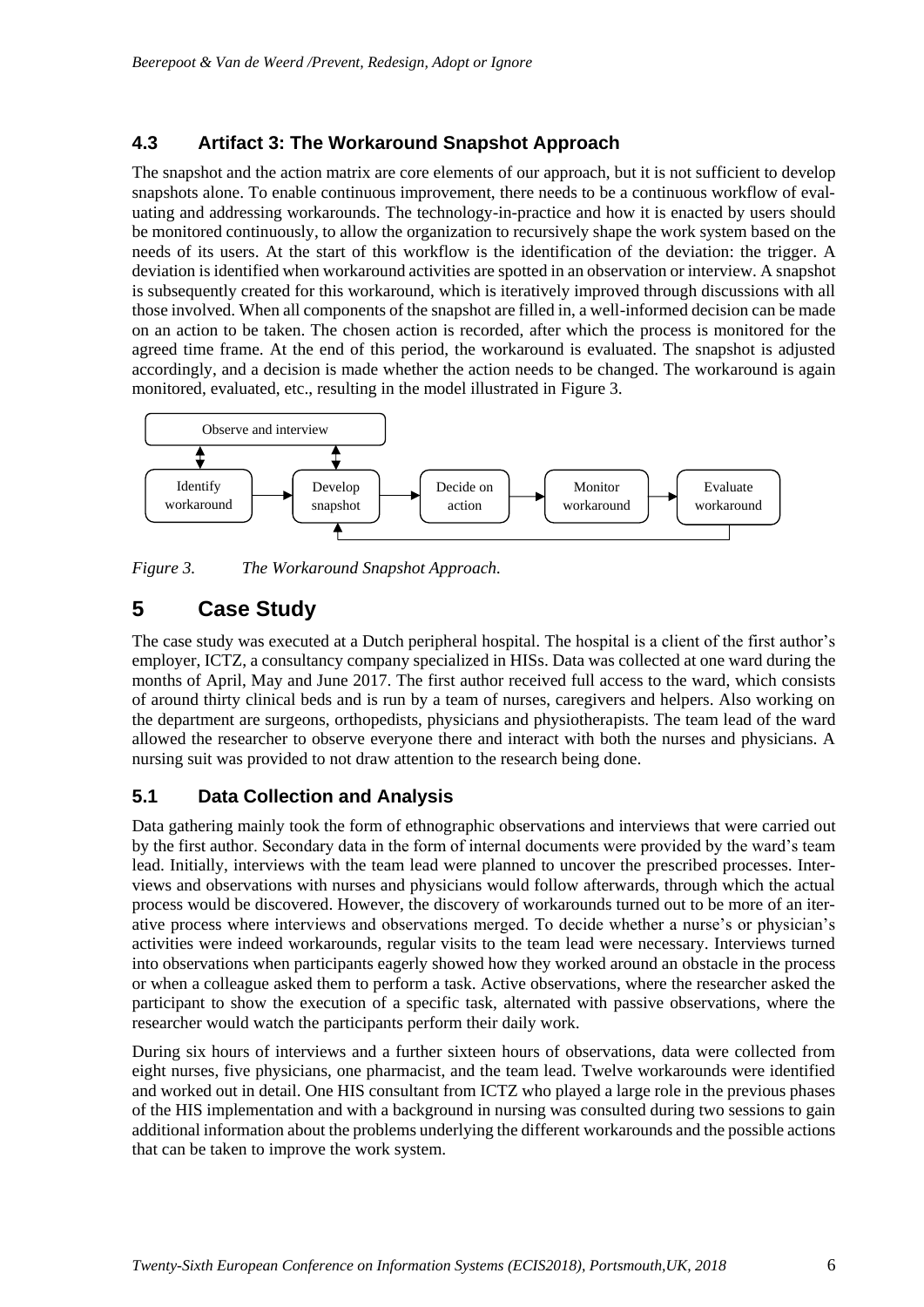As soon as sufficient information was gathered on the workarounds, they were presented to the team lead. After discussing each deviation, the team lead was encouraged to answer a set of questions, with the aim of verifying the used approach. We provided the same information to a second team lead from another ward and asked her for a response, in order to verify the application of the approach and recognition of the workarounds outside the ward of the case study.

The first author recorded and transcribed the interviews and took notes during the observations. All transcripts, notes and internal documents were collected in qualitative analysis software Atlas.ti and coded there. Coding of the interview transcripts and observation notes was done deductively, on the basis of the components of the snapshot, i.e. 'workers', 'description', 'impact' and 'motivation'. The results from the interviews and observations and associated codes were regularly discussed with the second author and edited if necessary.

#### **5.2 Identified Workarounds**

Snapshots were created for all twelve workarounds identified in the case study. Table 3 lists the found workarounds and includes the sources from which the information was collected. The following sections present a few illustrative examples of the snapshot components Process model, Impact, Motivation, and Possible Actions. The content of the snapshots is based on the assessment of the participants, not on the assessment of the authors. The last section includes an overall evaluation of the applicability of the approach to the case.

| ID              | <b>Workaround description</b>                                                   | <b>Source</b>                                                         |
|-----------------|---------------------------------------------------------------------------------|-----------------------------------------------------------------------|
| WA1             | No or partial entering of medication (a) and calling for missing medication (b) | N <sub>1</sub> , N <sub>3</sub> , N <sub>8</sub> , P <sub>4</sub> , T |
| WA <sub>2</sub> | Entering patient checks on paper instead of Computer on Wheels (COW)            | N1, N2, T                                                             |
| WA3             | Logging in with someone else's user account                                     | P <sub>3</sub>                                                        |
| WA4             | Using the activity plan alternatively                                           | N1, N3, T                                                             |
| WA5             | Executing dismissal checklist only partially, not at all or not in time         | N <sub>1</sub> , N <sub>3</sub> , N <sub>4</sub> , N <sub>5</sub> , T |
| WA6             | Not adequately performing the second check during administering medication      | N1, N3, T                                                             |
| WA7             | Performing an extra visual check during printing of home medication             | P1, P2, P3                                                            |
| WA8             | Walking away from the computer without locking                                  | Several Ps and Ns                                                     |
| WA9             | Irregular check of rush orders                                                  | N1, N3                                                                |
| <b>WA10</b>     | Checking of occupancy other departments than their own                          | N3, T                                                                 |
| <b>WA11</b>     | Not sending home medication to pharmacy (in time)                               | N1, Pha, P3, P5, T                                                    |
| <b>WA12</b>     | Entering medication in activity plan instead of administration register         | N3, N4, T                                                             |

*Table 3. Identified workarounds (N=Nurse, P=Physician, Pha=Pharmacist, T=Team lead).*

#### **5.3 Process Model**

The first workaround, WA1, involves incomplete information about medication of a patient that has returned from the operating room. As the team lead explains: *"The physician is responsible for settling everything related to medications, but they don't, causing the nurses to constantly be confronted with questions about pills, things that are incomplete, so they need to call after it. And then the physician says: I just got my hands covered in blood, so it will take half an hour"*.

Figure 5 shows the process model for WA1. The physician responsible for entering this information, does not do so sufficiently, forcing the nurse responsible for administering the medication to call the physician for more information and subsequently entering the information ad-hoc. The first difference between the prescribed activities and the workaround activities is that in the latter, the physician does not enter the medication information correctly. This affects the activities later in the stream, as the nurse notices the information is not present. Because of this, the nurse needs to ask for the information, an activity that is not necessary in the prescribed process. The physician is then interrupted in his work,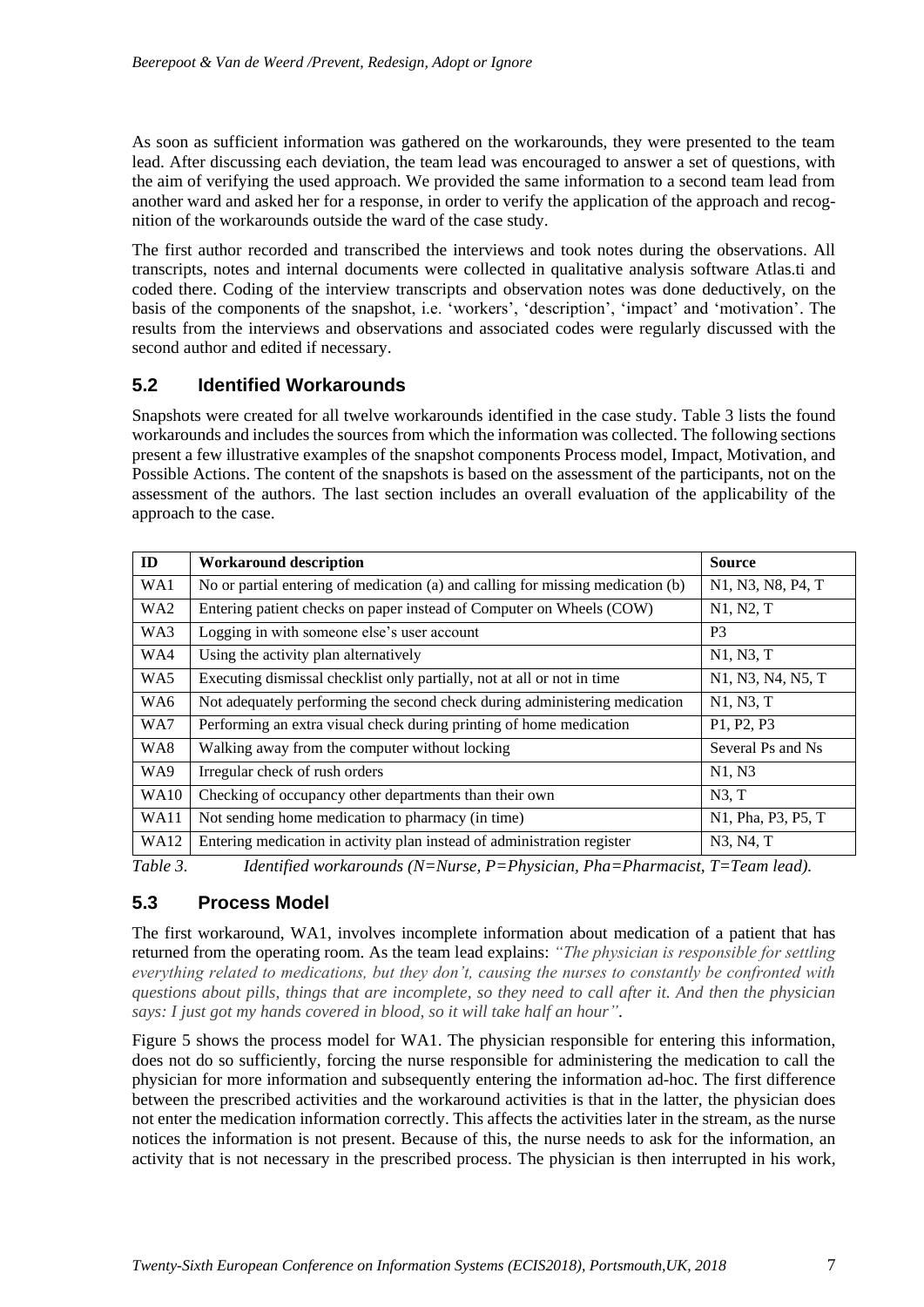which would not happen if the information was entered correctly. Lastly, the nurse needs to perform another activity: entering information ad-hoc. Therefore, by working around the entering of information at the start, new activities are added later in the stream. This relates to the *cascading effect* of workarounds as referred to by Kobayashi et al. (2005), who found that one workaround may initiate further deviations down the line.



*Figure 4. Process model for WA1.*

#### **5.4 Impact**

An illustrative example of the impacts trade-off is WA6, illustrated in Figure 5. When one nurse administers certain medication to a patient, a second nurse is required to check whether the right medication is given to the right patient at the right time. However, it sometimes occurs that the second nurse simply gives his or her personal code, so that the order can quickly be signed off without the actual check executed. Nurse: *"It is about trusting each other. If someone needs to walk along every time until you put that pill there… we won't be able to do our jobs"*.

The impact on cost in this case is neutral, as there are no costs involved in not checking the medication, unless the hospital is caught and fined. The impact on time is clearly positive, as all activities involved in the check are omitted. The impact on the flexibility of the worker is positive as well, as the second nurse is available to do other tasks. The impact on quality is negative, as errors may not be identified in administering medication.



*Figure 5. Devil's Quadrangle of Impacts for WA6.*

#### **5.5 Motivation**

WA2 relates to the process of entering information about the regular patient check-up. Five Computers on Wheels (COWs) are present at the ward, to enable immediate entering of information at each patient's bedside. However, many nurses choose not to use the COW and write the information on a piece of paper, after which they enter it in the system one after another. Nurse: *"I need to do more things at once,*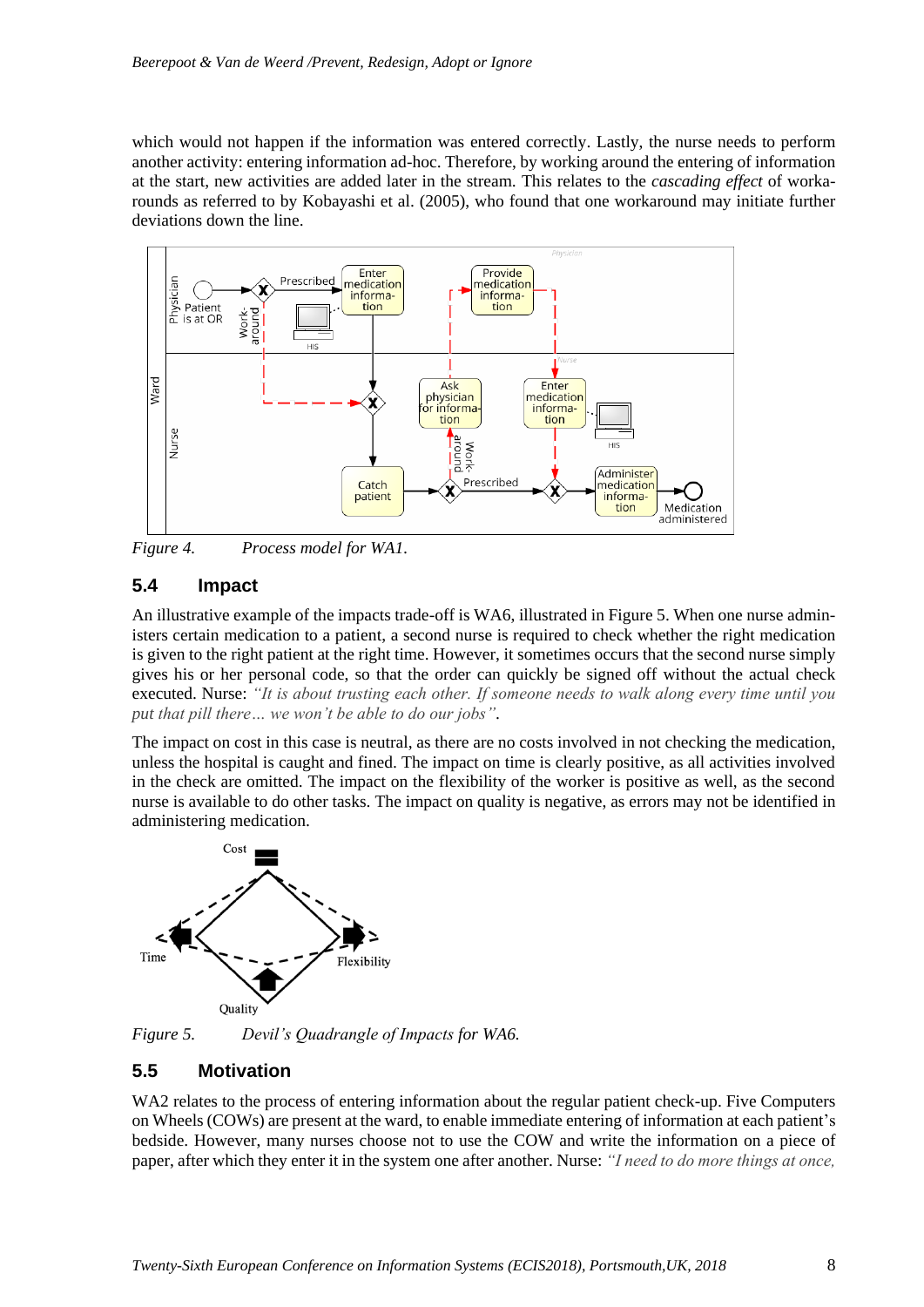*and people ask a lot of questions during checks. So I rather perform my checks and write them down, do my stuff and when I have some time I sit down for a while and fill them in quietly"*.

When asked for their motivation to work around, they say they prefer to enter the data in a quiet place, as it allows them to concentrate better. Entering the data using the COW means they spend more time at a patient's bedside, resulting in other patients asking them for help.

#### **5.6 Possible Actions**

WA3 concerns a co-assistant in the last stage of his study, who consistently logs in on another physician's account. Co-assistant: *"So every morning, I log on as one of the physicians. […] Imagine I would only have that co-assistant login… Well, I wouldn't be able to do anything".*

His own user account does not allow him to do anything other than view information and perform the most basic tasks, although he is entitled to perform other tasks for physicians because of his seniority. Four actions can be performed here. The first is to consider a new system role. This role can be attributed to all co-assistants in the last stage of their studies and equipped with the specific capabilities they need. This action is a form of *prevention*, as the aim is to prevent the co-assistant from performing the workaround (i.e. logging in with someone else's account). By creating a new system role, there is no more need to log in with the physician's account and the deviation can be prevented. In this case, the HIS is changed, but the prescribed process remains the same: i.e. using your own account and performing the work. Another *prevention* option is to prohibit the workaround, by actively monitoring and prohibiting the logging in on someone else's account. This, however, is labor-intensive, difficult to monitor and denies co-assistants the possibility of executing their work.

Another example is WA5. This concerns nurses not executing the patient dismissal checklist completely and/or in time. *Redesign* may entail the development of a new checklist. The hospital makes use of standard content, meaning that this content is supplied by the HIS provider and based on a default hospital. Therefore, the standard checklist includes tasks that are not relevant for the nurses of the ward, which results in them not following the checklist at all. It also means that the checklist cannot be edited. However, it is possible to create a new list from scratch and add just the elements that this ward needs. The workaround may also be *prevented* by organizing a meeting in which attention is paid to the checklist and the tasks that should be completed. Such a meeting may increase understanding and compliance.

#### **5.7 The WSA as an Enabler for Process Improvement**

The Workaround Snapshot Approach has been evaluated by discussing the snapshots with the team lead of the ward. Questions that were asked related to the comprehensibility and completeness of the snapshots, the team lead's awareness of the workarounds presented and his thoughts on the added value of the possible actions. Whether the actions chosen by the team lead were actually implemented, could not be verified within the time frame of this study.

According to the team lead, all snapshots were clear and understandable. Not once did he find the snapshot lacking essential information. Many snapshots provided the team lead with new information, especially regarding the possible actions that can be taken. For example, the team lead was unaware of the possibility of using the HIS on a tablet, making him consider the purchase of tablets in favor of COWs. He was also unaware of the possibility of developing an entirely new patient dismissal checklist that is tuned specifically for the ward. A last example is the possibility of facilitating the physicians in keeping track of their patients through the development of a convenient layout in the HIS.

Many workarounds caused the team lead concern, and urged him to undertake action. Regarding WA1, for instance, the team lead chose a combination of both *redesign* and *prevention*. For WA2, the team lead chose to *prevent* the use of paper in favor of COWs: *"what I prefer is that they use the COWs"*. When asked why, he said: *"I'd rather have quality of care than a small stroke of efficiency"*.

The actions chosen by the team lead are represented in the Action Impact Matrix in Figure 6. *Adopt* was not once chosen: it was most often either *prevent* or *redesign* or a combination of the two. In two cases,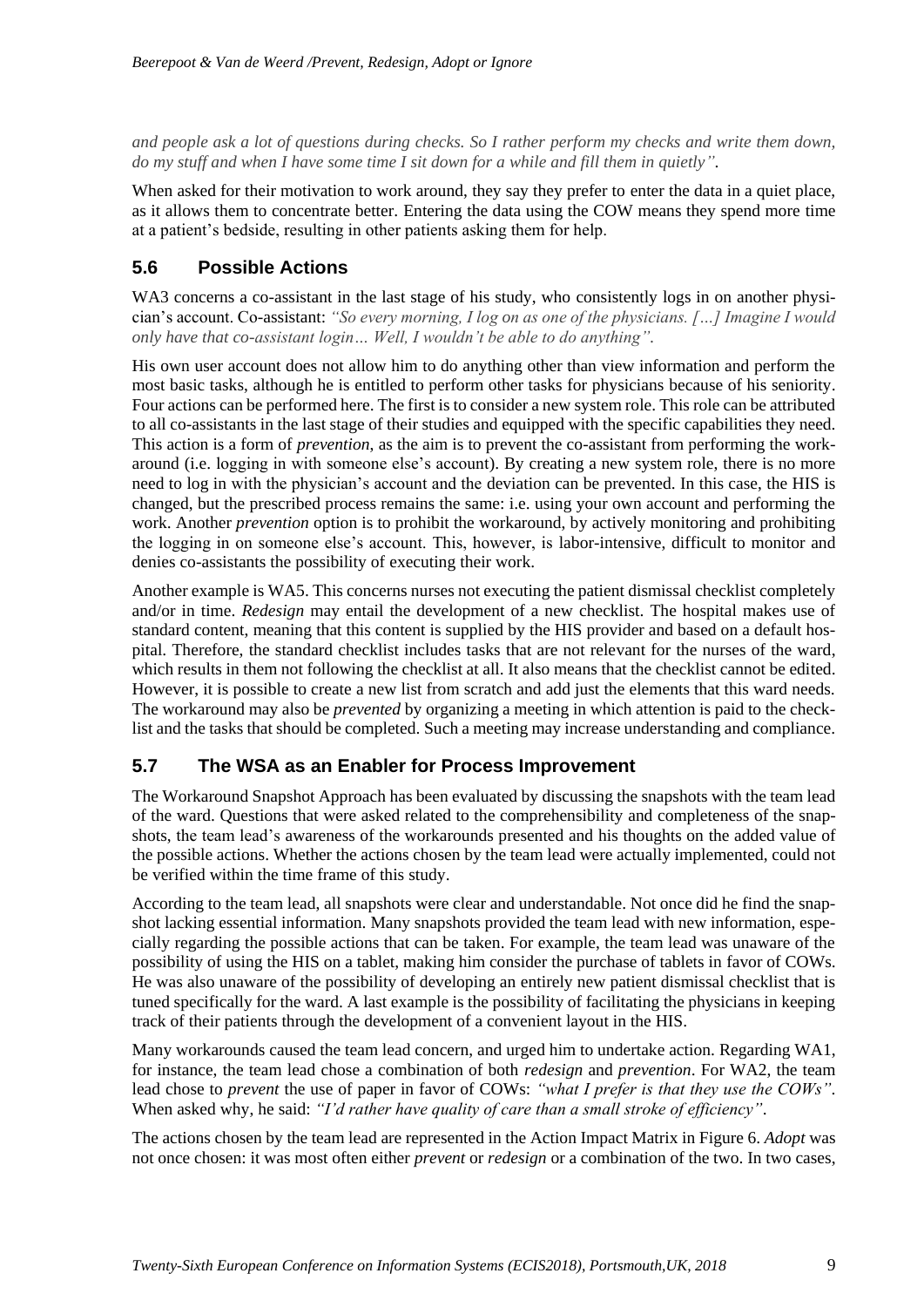the team lead said not to take action, which translates to choosing to ignore. Notable is that the two workarounds where he said not to take action, i.e. to ignore, were indeed one where flexibility was positive and quality was neutral (WA2), and one where both flexibility and quality were positive (WA10). All others had a devil's quadrangle where flexibility or quality were negatively impacted, therefore it was deemed necessary to undertake action. Although time and cost are important, the most crucial factors for the team lead in terms of impact are quality and flexibility. The team lead strongly believes the information from the snapshots enables the organization to improve the work system, and he answered positively to the question whether he sees value in a re-inventory of the workarounds after a year.





In order to get an indication of the generalizability of the approach, a second team lead was interviewed. She considered the snapshots clear and comprehensive, recognized the issues related to medication and considers them a top priority. Nurses using paper instead of COWs are not considered concerning by either team leads, especially if it helps them concentrate better. Employees logging in under another name is not unique to the one ward either, as on others it also happens that new nurses have already worked for two weeks before they get a HIS tutorial. By default, nurses do not get an account before they have had the tutorial, so they must have worked on someone else's account for the time being.

The general belief is that the creation of workaround snapshots enables the team leads to improve their work systems. Both team leads expressed interest in performing subsequent analyses after the final stage of the implementation has finished.

### **6 Discussion**

#### **6.1 Creating Snapshots and Using the Action Matrix and WSA**

With little time on site, the Workaround Snapshot Approach enabled us to draw a comprehensive picture of the technology-in-practice and its enactment, by encouraging workers to talk about their usage of the system. The creation of the snapshots was an iterative process that required repetitive consultation of different informants to confirm the information about the workaround. In business process management studies, involving different domain experts is a standard practice, as one person is rarely aware of an entire process (Dumas et al., 2013). By developing snapshots, one gathers knowledge of different domain experts and by presenting this combined knowledge in a clear and concise manner, this holds great value for the organization. By presenting the team lead with information about deviations he was unaware of, the WSA also allows for the voices of the system's users to reach decision-makers, a feat that is often difficult to achieve in organizations (Cabitza & Simone, 2013). By listening to the voices of the HIS users and making decisions based on their needs, users start playing a role in the construction of the work system as well.

The proposed components of the snapshot have proven to be very encompassing. The Possible Actions component has turned out to be especially useful, by providing new information in terms of solutions other process participants had been unaware of. The representation of the Possible Actions through the Action Matrix enabled structured evaluation of possible decisions for the team lead. With regards to the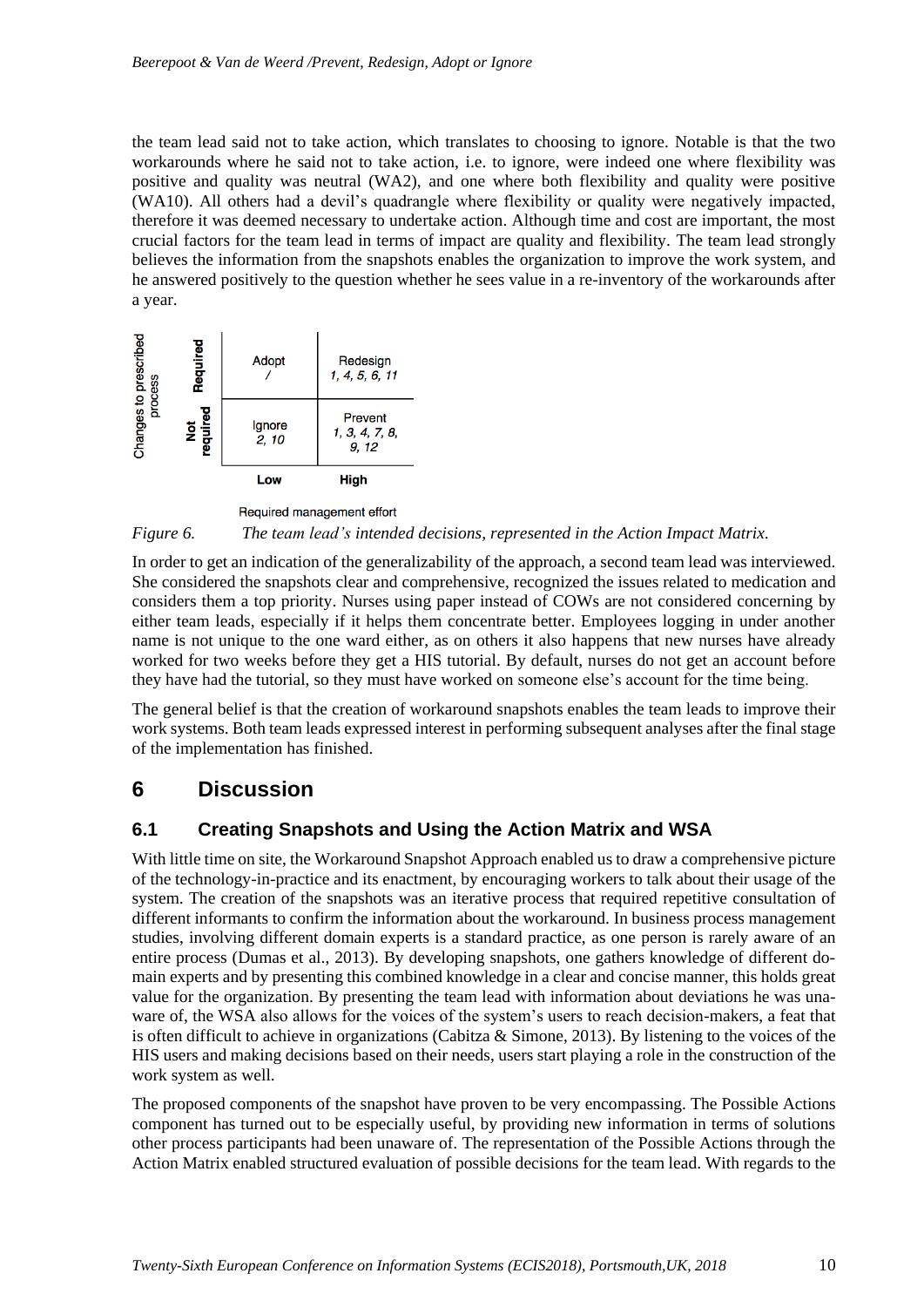impact of a workaround, there is a trade-off involved, as few of them have a negative impact on all factors. On the contrary, some of them have great benefits on time, cost, quality and/or flexibility, which corresponds to the idea that workarounds can in some ways be beneficial (Cabitza  $\&$  Simone, 2013; Cresswell et al., 2016; Nadrah & Michell, 2013; Röder et al., 2014a; Safadi & Faraj, 2010).

One necessity for identifying workarounds and developing snapshots, is for the participants to be willing to share this information. Lalley and Malloch (2010) proposed the development of a new culture of user involvement and sharing. Process participants in such a culture need to be encouraged to share their ways of working so that awareness can be achieved. Organizations need to be proactive in identifying workarounds and addressing them (Koppel et al., 2008), creating standard procedures for identifying, monitoring and evaluating workarounds. They hereby become more responsive so that they can react to changing needs (Lenz & Kuhn, 2004). By developing such procedures, they are on track to grow, instead of build, their work system (Atkinson & Peel, 1998). This approach also corresponds to the idea that technologies should not merely be handed to users and left there, but that they should continuously evolve and adapt to the organizational context they are part of (Cabitza, 2014).

Similar to creating a culture of user involvement for participants to share information on issues and deviations, decision-makers should also be allowed to admit that some workarounds will be tolerated. Tolerating workarounds can be beneficial (Huuskonen et al., 2013; McGann et al., 2008; Miller & Wedell-Wedellsborg, 2013). Especially when efficiency gains are expected, managers are often willing to tolerate deviations (Röder et al., 2014b). The same goes for decision-makers in healthcare. Not all issues can be solved at once: choices must be made regarding solutions to invest in. There is another trade-off here in terms of choosing the workarounds that are most in need of a solution. If using paper instead of COWs is preferred by workers, the impacts are not considered problematic, and an alternative is costly, it may be acceptable to tolerate this deviation.

One pattern found in the causes of workarounds is communication. At least one-third of the deviations identified in this study have something to do with information not being communicated correctly. This corresponds to one of the two types of unintended consequences Ash et al. (2004) have defined in the use of health information technology: issues related to the communication and coordination the system is supposed to support. Another pattern concerns the use of standard content. The vendor of the HIS aims to equip hospitals with standard content, as opposed to customizing the HIS for each and every hospital. This allows them to support hospitals more easily, but it brings side-effects with it. Although this has not been studied in depth as this was not the focus of the research, some workarounds may actually be the result of this standard content. For example, by deploying a standard patient dismissal checklist that is not tuned to a specific hospital ward, users are overwhelmed by the number of tasks and sometimes choose to dismiss the checklist altogether. By introducing standard content that does not suit the work process, this may in fact pave the way for other deviations. This "self-defeating propagation of additional computer workarounds", should be avoided (Azad & King, 2008).

However, we acknowledge that customization of the HIS to the organization in question is not always possible. As Safadi and Faraj (2010) note, there is always the trade-off of improving processes through customization versus the costs that are involved with customization. Different strategies in resolving misfits have advantages and disadvantages and choosing one depends on many factors, e.g. the size of the organization, whether it regards a perceived or imposed misfit, etc. (Van Beijsterveld and Van Groenendaal, 2016).

The findings in this study have several implications for practice. The Workaround Snapshot Approach not only enables an organization to make explicit how and why people work around, but to utilize this knowledge as well. Creating snapshots allows for the gathering of knowledge from different domain experts, empowering the organization to make a well-informed decision. We propose to illustrate the impact of a workaround on the work system using a devil's quadrangle, and to take action by preventing, adopting or ignoring workarounds, or redesigning the prescribed process. We thereby go beyond the design and development of the technology, and broaden our view to the entire socio-technical work system.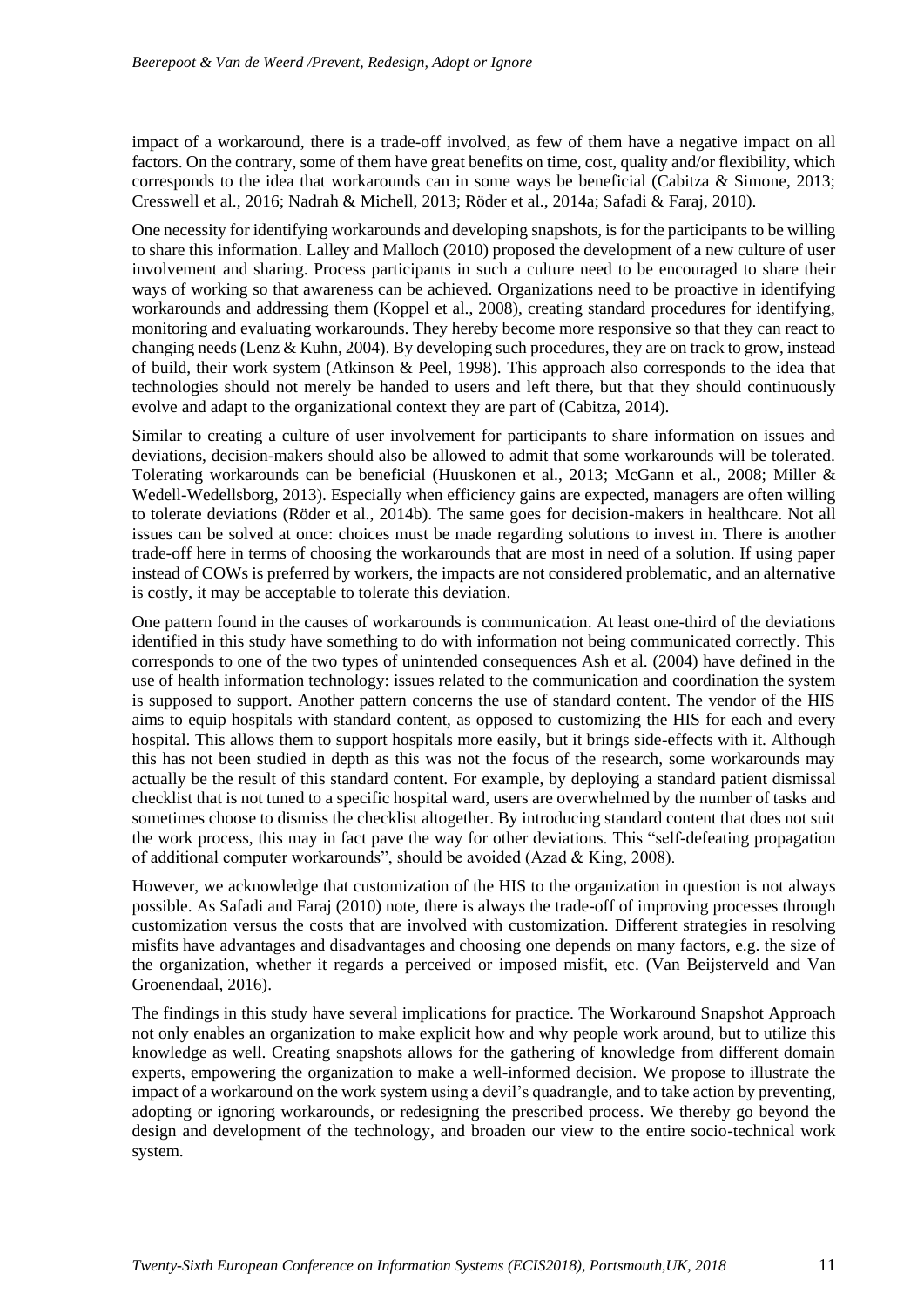#### **6.2 Limitations and future work**

There are limitations to this study as well. First of all, the case study has been done on a single ward in a single hospital. We therefore consulted a second team lead to verify the findings, who recognized many deviations, although in slightly different form. The interest in a re-inventory of workarounds and the belief that awareness of deviations can lead to an improvement of the work system is shared, but application outside these wards and this hospital remains to be verified. Second, this research has not reached saturation in terms of the workarounds identified on the ward. We identified twelve deviations, but more may exist. Moreover, the interviews and observations were performed by one researcher, resulting in only one perspective on the deviations, although the approach to the development of snapshots through discussing the information with many different participants allows for multiple perspectives. The inventory of workarounds and their frequencies is not intended to be exhaustive, but intends to explore the application of the approach in an actual hospital ward.

The study presents a first step towards realizing improvement of work systems by making knowledge of workarounds explicit. Further research might validate the application of the approach on a larger scale and over the course of years. Longitudinal research would allow for the tracking of changes over time and analysis of the effect of actions taken on the work system. Future research may also focus on methods to uncover workarounds, such as the automatic detection and monitoring of workarounds through process mining (Van der Aalst, 2011). Finally, the assumption that workaround knowledge can be used for continuous improvement of work systems aligns with the work of Feldman and Pentland (2003), who state that organizational routines are not only related to stability, as assumed in the traditional understanding of organizational routines, but also "a source of flexibility and change". Moreover, Truex, Baskerville and Klein (1990) claim that systems should continuously be adjusted and adapted, similar to the organizations they serve. This opens up opportunities for future research such as investigating in which health processes workarounds are more or less likely to emerge, and under which circumstances healthcare process should be allowed a certain degree of flexibility.

### **7 Conclusion**

In this study, we investigated how explicit knowledge of workarounds can enable the continuous improvement of work systems. We explored whether knowledge about workarounds can be made explicit and thereby enable an organization to make well-informed decisions on actions to be taken. In order to capture the knowledge needed to accomplish work system improvement, we proposed three artifacts: the Workaround Snapshot, the Workaround Action Matrix and the overarching Workaround Snapshot Approach. These socio-technical artifacts have proven to be valuable tools in analyzing deviations that emerge from the misfit between healthcare work processes and the health information system. We contribute to existing research in moving from how and why people work around, to how this knowledge can be made explicit and utilized. The creation of workaround snapshots, by capturing knowledge from different types of participants, contributes to raising awareness about workarounds in terms of impact, motivation and possible actions that can be taken. The case study shows that the approach enables an organization to make well-informed decisions, as several proposed actions bring about immediate improvement to the work system.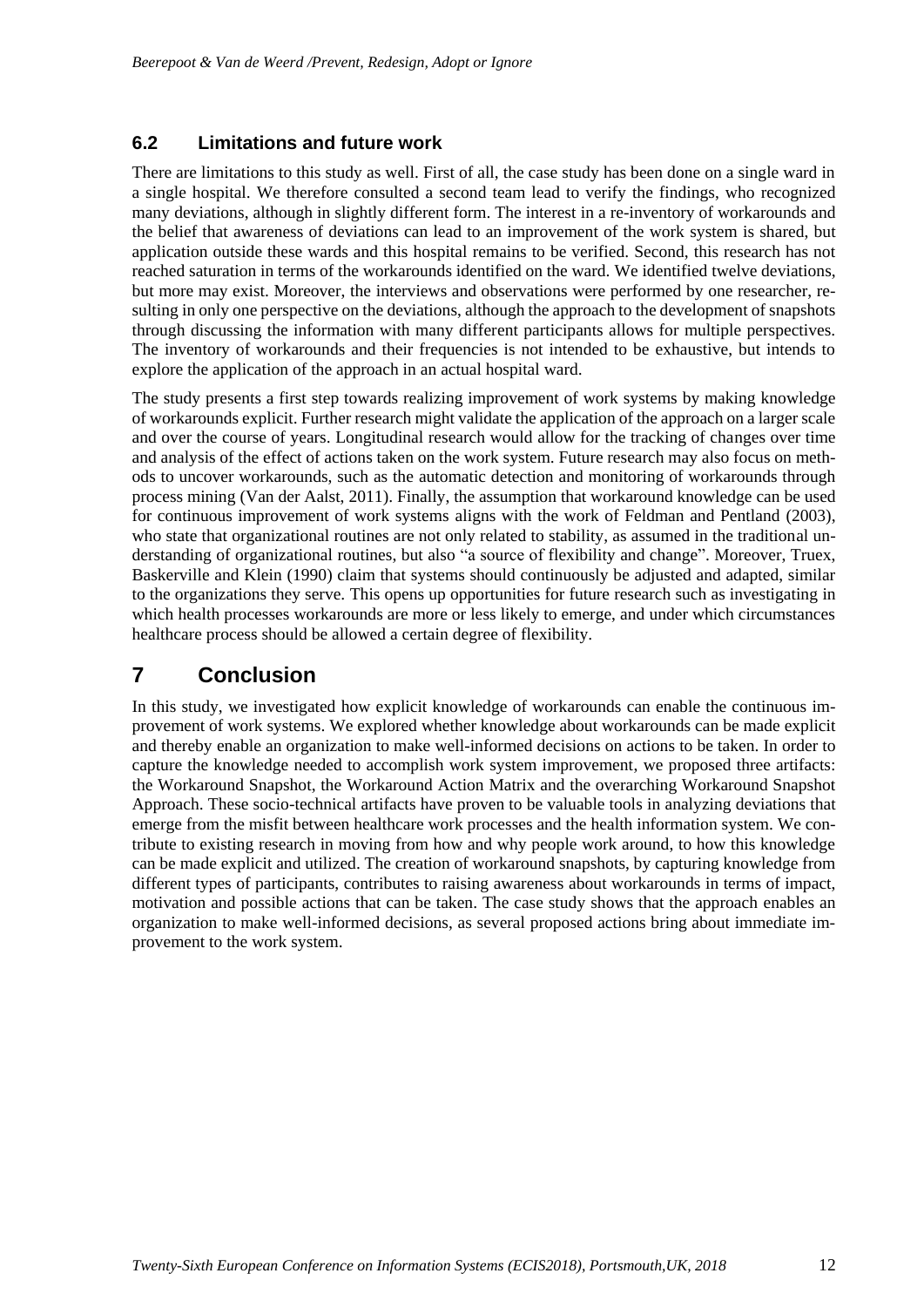#### References

- Ackerman, M., Prilla, M., Stary, C., Herrmann, T., & Goggins, S. (2017). *Designing Healthcare That Works: A Sociotechnical Approach*. Academic Press.
- Alter, S. (2013). Work system theory: overview of core concepts, extensions, and challenges for the future. *Journal of the Association for Information Systems*, *14*(2), 72.
- Alter, S. (2015). A workaround design system for anticipating, designing, and/or preventing workarounds. In *International Conference on Enterprise, Business-Process and Information Systems Modeling* (pp. 489-498). Springer International Publishing.
- Andrade, E., van der Aa, H., Leopold, H., Alter, S., & Reijers, H. (2016). Factors Leading to Business Process Noncompliance and its Positive and Negative Effects: Empirical Insights from a Case Study. In *22nd Americas Conference on Information Systems (AMCIS 2016), San Diego, USA*.
- Ash, J. S., Berg, M., & Coiera, E. (2004). Some unintended consequences of information technology in health care: the nature of patient care information system-related errors. *Journal of the American Medical Informatics Association, 11*(2), 104-112.
- Atkinson, C. J., & Peel, V. J. (1998). Transforming a hospital through growing, not building, an electronic patient record system. *Methods of information in medicine, 37*(3), 285-293.
- Azad, B., & King, N. (2008). Enacting computer workaround practices within a medication dispensing system. *European Journal of Information Systems*, *17*(3), 264-278.
- Azad, B., & King, N. (2011). Institutionalized computer workaround practices in a Mediterranean country: an examination of two organizations. *European Journal of Information Systems, 21*(4), 358-372.
- Bednar, P. M., & Welch, C. (2009). Contextual inquiry and requirements shaping. In *Information Systems Development* (pp. 225-236). Springer US.
- Berg, M. (1999). Patient care information systems and health care work: a sociotechnical approach. *International journal of medical informatics*, *55*(2), 87-101.
- Bryman, A. (2015). *Social research methods*. Oxford university press.
- Cabitza, F., & Simone, C. (2013). "Drops Hollowing the Stone": Workarounds as Resources for Better Task-Artifact Fit. In *ECSCW 2013: Proceedings of the 13th European Conference on Computer Supported Cooperative Work*, 21-25 September 2013, Paphos, Cyprus (pp. 103-122). Springer London.
- Cabitza, F. (2014). De-designing the IT artifact. Drafting small narratives for the coming of the Socio-Technical Artifact. In *ItAIS 2014, Proceedings of the 11th conference of the Italian chapter of AIS-Digital innovation and inclusive knowledge in times of change, track on design and re-design of socio-technical systems* (pp. 21-22).
- Ciborra, C. (2004). Encountering information systems as a phenomenon. *The social study of information and communication technology: Innovation, actors, and contexts*, 17-37.
- Cresswell, K. M., Mozaffar, H., Lee, L., Williams, R., & Sheikh, A. (2016). Workarounds to hospital electronic prescribing systems: a qualitative study in English hospitals. *BMJ quality & safety*, bmjqs-2015.
- Dumas, M., La Rosa, M., Mendling, J., & Reijers, H. A. (2013). *Fundamentals of business process management* (Vol. 1). Heidelberg: Springer.
- Feldman, M. S., & Pentland, B. T. (2003). Reconceptualizing organizational routines as a source of flexibility and change. *Administrative science quarterly*, *48*(1), 94-118.
- Ferneley, E., Sobreperez, P., & Stevens, J. (2004). Management Information or Trompe L'Oeil? Resistance to Workplace Surveillance. *PACIS 2004 Proceedings, 78*.
- Gasser, L. (1986). The integration of computing and routine work. *ACM Transactions on Information Systems (TOIS)*, 4(3), 205-225.
- Halbesleben, J. R., Wakefield, D. S., & Wakefield, B. J. (2008). Work-arounds in health care settings: Literature review and research agenda. *Health care management review*, *33*(1), 2-12.
- Helfert, M. (2009). Challenges of business processes management in healthcare: Experience in the Irish healthcare sector. *Business Process Management Journal, 15*(6), 937-952.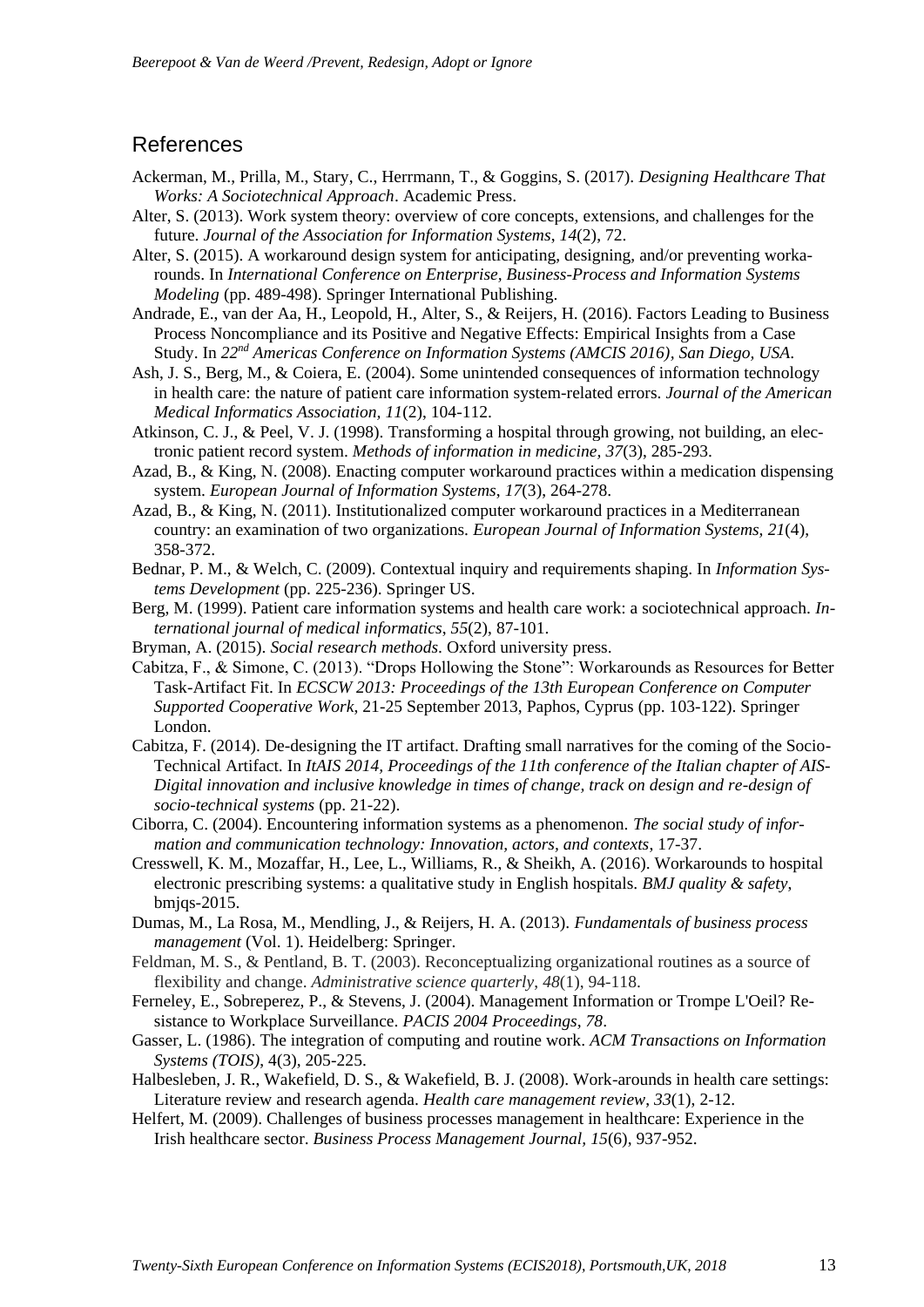- Hevner, A. R., March, S. T., Park, J., & Ram, S. (2004). Design Science in Information Systems Research. *MIS quarterly, 28*(1), 75-105.
- Huuskonen, S., & Vakkari, P. (2013). "I did it my way": Social workers as secondary designers of a client information system. *Information processing & management*, *49*(1), 380-391.
- Kobayashi, M., Fussell, S. R., Xiao, Y., & Seagull, F. J. (2005). Work coordination, workflow, and workarounds in a medical context. In *CHI'05 Extended Abstracts on Human Factors in Computing Systems* (pp. 1561-1564). ACM.
- Koppel, R., Smith, S. W., Blythe, J., & Kothari, V. (2015). Workarounds to computer access in healthcare organizations: you want my password or a dead patient? In *ITCH* (pp. 215-220).
- Koppel, R., Wetterneck, T., Telles, J. L., & Karsh, B. T. (2008). Workarounds to barcode medication administration systems: their occurrences, causes, and threats to patient safety. *Journal of the American Medical Informatics Association, 15*(4), 408-423.
- Lalley, C., & Malloch, K. (2010). Workarounds: the hidden pathway to excellence. *Nurse Leader*, *8*(4), 29-32.
- Lenz, R., & Kuhn, K. A. (2004). Towards a continuous evolution and adaptation of information systems in healthcare. *International journal of medical informatics, 73*(1), 75-89.
- Leonardi, P. M. (2012). Materiality, Sociomateriality, and Socio-Technical Systems: What Do These Terms Mean? How Are They Related? Do We Need Them? In P. M. Leonardi, B. A. Nardi, & J. Kallinikos (Eds.), *Materiality and Organizing: Social Interaction in a Technological World* (pp. 25-48). Oxford: Oxford University Press.
- McGann, S. T., & Lyytinen, K. (2008). The improvisation effect: a case study of user improvisation and its effects on information system evolution. *ICIS 2008 Proceedings*, 209.
- Miller, P., & Wedell-Wedellsborg, T. (2013). The case for stealth innovation. *Harvard business review*, *91*(3), 90.
- Nadrah, N., & Michell, V. (2013). A normative method to analyse workarounds in a healthcare environment: their motivations, consequences, and constraints. In *The 14th International Conference on Informatics and Semiotics in Organisations, ICISO* (pp. 195-204).
- Orlikowski, W. J. (2008). Using technology and constituting structures: A practice lens for studying technology in organizations. In *Resources, co-evolution and artifacts* (pp. 255-305). Springer London.
- Outmazgin, N., & Soffer, P. (2013). Business process workarounds: what can and cannot be detected by process mining. In *Enterprise, Business-Process and Information Systems Modeling* (pp. 48-62). Springer Berlin Heidelberg.
- Patterson, E. S., Rogers, M. L., Chapman, R. J., & Render, M. L. (2006). Compliance with intended use of bar code medication administration in acute and long-term care: an observational study. *Human factors, 48*(1), 15-22.
- Peffers, K., Tuunanen, T., Rothenberger, M. A., & Chatterjee, S. (2007). A design science research methodology for information systems research. *Journal of management information systems*, *24*(3), 45-77.
- Petrides, L. A., McClelland, S. I., & Nodine, T. R. (2004). Costs and benefits of the workaround: Inventive solution or costly alternative. *International Journal of Educational Management, 18*(2), 100-108.
- Pollock, N. (2005). When is a work-around? Conflict and negotiation in computer systems development. *Science, Technology, & Human Values, 30*(4), 496-514.
- Röder, N., Wiesche, M., & Schermann, M. (2014a). A situational perspective on workarounds in ITenabled business processes: A multiple case study. *ECIS 2014 Proceedings*.
- Röder, N., Wiesche, M., Schermann, M., & Krcmar, H. (2014b). Why managers tolerate workarounds–the role of information systems. *AMCIS 2014 Proceedings*.
- Röder, N., Wiesche, M., Schermann, M., & Krcmar, H. (2015). Workaround Aware Business Process Modeling. In *Wirtschaftsinformatik* (pp. 482-496).
- Safadi, H., & Faraj, S. (2010). The Role of workarounds during an Open Source Electronic Medical Record System Implementation. In *ICIS* (p. 47).